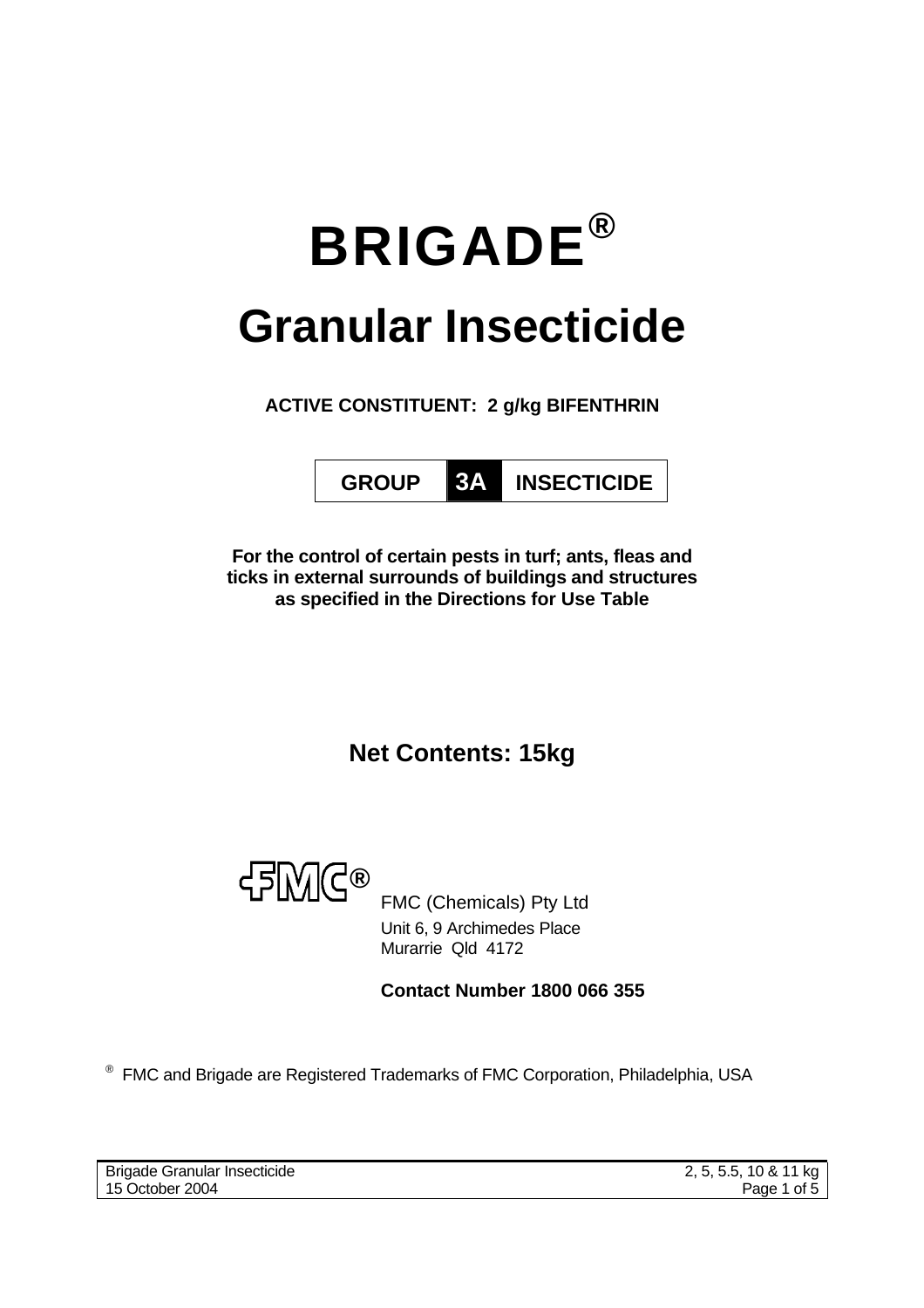## **DIRECTIONS FOR USE**

#### **Restraint: Do NOT apply inside buildings.**

**Do NOT apply within 2m of water (ponds, creeks, dams, drains, etc).** 

| <b>Situations</b>                                                                                                                       | <b>Pest</b>                                                                                                     | Rate<br>kg/ha | Rate<br>kg/100m <sup>2</sup> | <b>Critical Comments</b>                                                                                                                                                                                                                                                                                                                                                                           |
|-----------------------------------------------------------------------------------------------------------------------------------------|-----------------------------------------------------------------------------------------------------------------|---------------|------------------------------|----------------------------------------------------------------------------------------------------------------------------------------------------------------------------------------------------------------------------------------------------------------------------------------------------------------------------------------------------------------------------------------------------|
| Turf<br>(For example: lawns,<br>commercial turf farms,<br>parks, recreational areas,<br>golf courses, bowling<br>greens, sports fields) | Lawn Armyworm<br>(Spodoptera maurita)<br>Sod Webworm<br>(Herpetogramma<br>licarsisalis)                         | 60            | 0.6                          | Broadcast Brigade with suitable application equipment to ensure uniform<br>coverage over the treatment area. To ensure optimum control, irrigate the<br>treated area with up to 4mm of water immediately after application. Inspect<br>treated areas for continuing activity. Reapply as required.                                                                                                 |
|                                                                                                                                         | Argentine stem weevil<br>adults (Listronotus<br>bonariensis)                                                    | 60-120        | $0.6 - 1.2$                  |                                                                                                                                                                                                                                                                                                                                                                                                    |
|                                                                                                                                         | African black beetle<br>(Heteronychus arator)                                                                   | 120-180       | $1.2 - 1.8$                  |                                                                                                                                                                                                                                                                                                                                                                                                    |
|                                                                                                                                         | Billabug adults<br>(Spenophorus brunnipenis)                                                                    | 60-120        | $0.6 - 1.2$                  |                                                                                                                                                                                                                                                                                                                                                                                                    |
|                                                                                                                                         | Black Ants,<br>Coastal Brown Ants,<br>Funnel Ants,<br>Meat Ants,<br>Sugar Ants,<br><b>Stinging Ants</b><br>Only | 60-220        | $0.6 - 2.2$                  | Broadcast Brigade with suitable application equipment to ensure uniform<br>coverage over the treatment area. Apply granules to areas where ants are<br>active. Where possible apply granules directly to the nest.                                                                                                                                                                                 |
|                                                                                                                                         |                                                                                                                 |               |                              | Use the low rate for maintenance treatments or to control light infestations.<br>Use the high rate for heavy infestations and for maximum residual control.                                                                                                                                                                                                                                        |
|                                                                                                                                         |                                                                                                                 |               |                              | The elimination of funnel ants from a particular site will generally require<br>more than one application. Initial applications should be broadcast over<br>affected areas. As the number of active colonies is reduced, application<br>should shift to targeting active mounds. Apply granules directly to the<br>mound and in the area immediately surrounding active mounds (300 mm<br>radius). |

| <b>Brigade Granular Insecticide</b> | 2, 5, 5.5, 10 & 11 kg |
|-------------------------------------|-----------------------|
| 15 October 2004                     | Page 2 of 5           |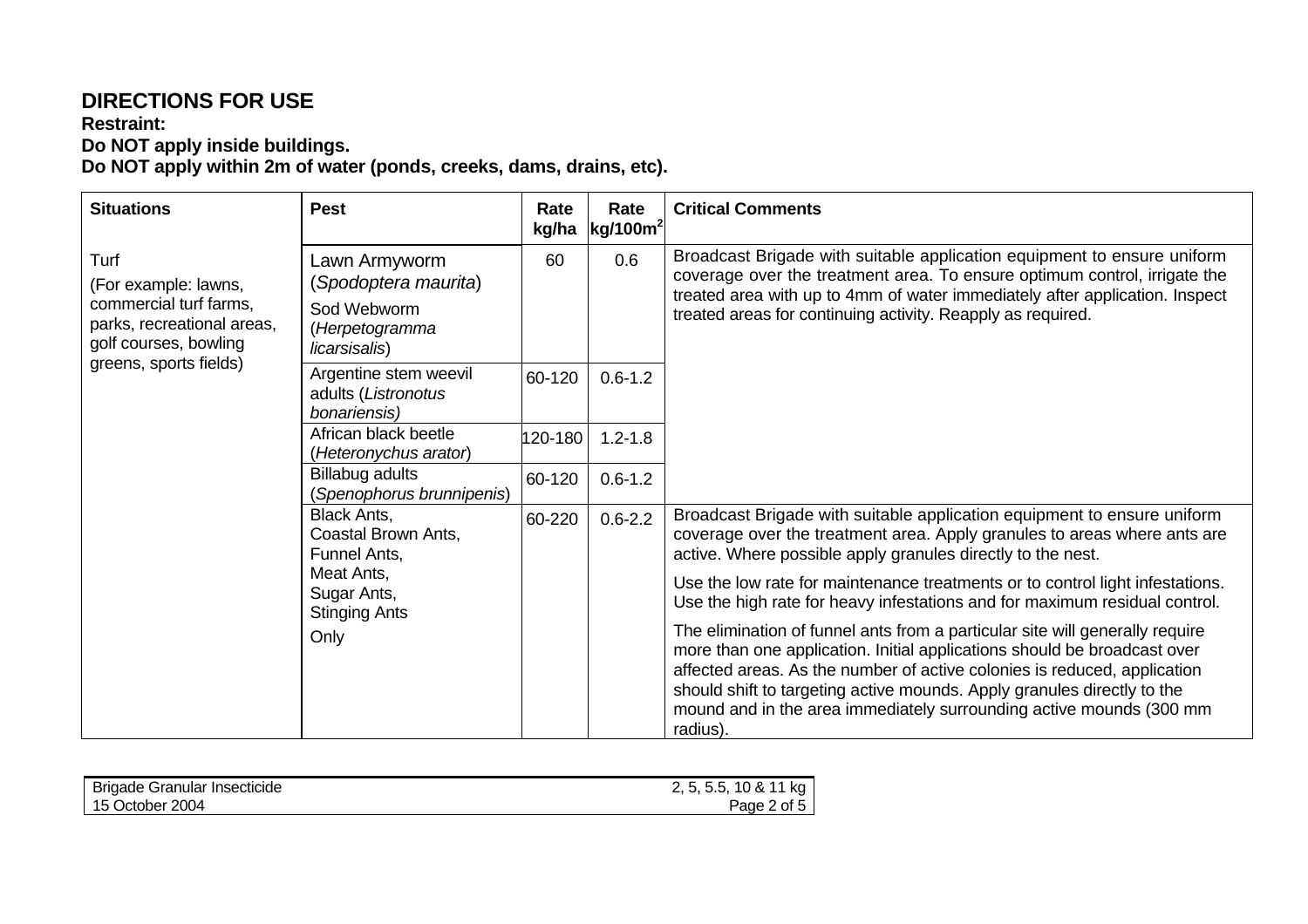# **Directions for Use (cont)**

| <b>Situations</b>                                        | <b>Pest</b>                                                                                                                                | Rate<br>kg/ha         | Rate<br>$\left \frac{\text{kg}}{100m^2}\right $ | <b>Critical Comments</b>                                                                                                                                                                                                                                                                                                                                                                                                                                                                                                                                                                                                                                                                                                                                                                                                                                                                                                         |
|----------------------------------------------------------|--------------------------------------------------------------------------------------------------------------------------------------------|-----------------------|-------------------------------------------------|----------------------------------------------------------------------------------------------------------------------------------------------------------------------------------------------------------------------------------------------------------------------------------------------------------------------------------------------------------------------------------------------------------------------------------------------------------------------------------------------------------------------------------------------------------------------------------------------------------------------------------------------------------------------------------------------------------------------------------------------------------------------------------------------------------------------------------------------------------------------------------------------------------------------------------|
| <b>External surrounds</b><br>of buildings and structures | Black Ants,<br>Coastal Brown Ants,<br>Funnel Ants,<br>Meat Ants,<br>Sugar Ants,<br><b>Stinging Ants</b><br>Only<br>Fleas (Adults & Larvae) | 60-<br>220<br>110-220 | $0.6 - 2.2$<br>$1.1 - 2.2$                      | Apply granules to areas where ants are active. Where possible apply<br>granules directly to the nest.<br>Use the low rate for maintenance treatments or to control light<br>infestations. Use the high rate for heavy infestations and for maximum<br>residual control.<br>Perimeter Application: Where perimeter pest control is being<br>implemented apply Brigade in a two or three metre band, around and<br>adjacent to the building or structure.<br>Pad Mounted Electrical Sites: To reduce or prevent ant mound building<br>activity on electrical pads, uniformly distribute 60 to 220 grams of<br>Brigade per 10m <sup>2</sup> of mounting pad. Where existing transformers are<br>completely or partially filled with soil excavated by resident ants, remove<br>any excess fill and level the remaining soil prior to application.<br>Flea larvae develop in the soil of shaded areas that are accessible to pets or |
|                                                          | (Ctenocephalides spp.)                                                                                                                     |                       |                                                 | other animals. For optimum results irrigate the treated areas with up to<br>10mm of water immediately after application. Use higher application rates<br>when treating areas with dense ground cover or heavy leaf litter.                                                                                                                                                                                                                                                                                                                                                                                                                                                                                                                                                                                                                                                                                                       |
|                                                          | <b>Ticks</b><br>( <i>lxodes spp.)</i>                                                                                                      | 110-220               | $1.1 - 2.2$                                     | Applications should be made in spring to control larvae and nymphs that<br>reside in the soil and leaf litter. Do not make spot applications. Treat the<br>entire area where exposure to ticks may occur. Use higher application rates<br>when treating areas with dense ground cover or heavy leaf litter. Ticks may<br>be reintroduced from surrounding areas on host animals. Retreat as<br>necessary to maintain adequate control.                                                                                                                                                                                                                                                                                                                                                                                                                                                                                           |

### **NOT TO BE USED FOR ANY PURPOSE OR IN ANY MANNER CONTRARY TO THIS LABEL UNLESS AUTHORISED UNDER APPROPRIATE LEGISLATION.**

| Brigade Granular Insecticide | ka<br>10 &<br>∽<br>v. |
|------------------------------|-----------------------|
| 2004<br>October<br>15<br>ີ   | of $5$<br>'age        |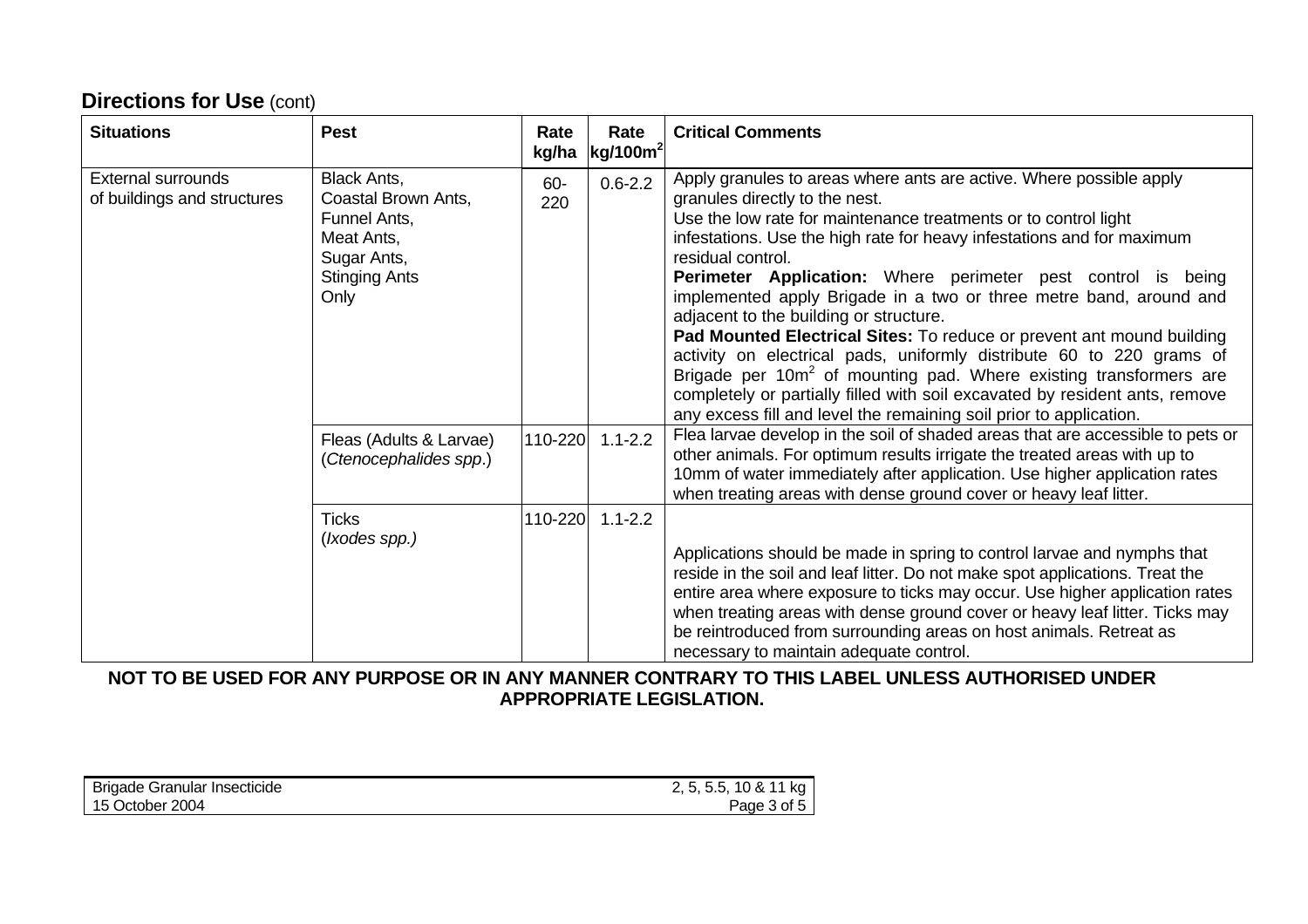#### **GENERAL INSTRUCTIONS**

For optimum results use a properly calibrated granule applicator.

**RESISTANCE WARNING GROUP 3A INSECTICIDE**

For insecticide resistance management Brigade is a Group 3A insecticide. Some naturally occurring insect biotypes resistant to Brigade and other Group 3A insecticides may exist through normal genetic variability in any insect population. The resistant individuals can eventually dominate the insect population if Brigade or other Group 3A insecticides are used repeatedly. The effectiveness of Brigade on resistant individuals could be significantly reduced. Since occurrence of resistant individuals is difficult to detect prior to use, FMC (Chemicals) Pty Ltd accepts no liability for any losses that may result from the failure of Brigade to control resistant insects. Brigade may be subject to specific resistance management strategies. For further information contact your local supplier, FMC(Chemicals) Pty Ltd representative or local agricultural department agronomist.

#### **PROTECTION OF WILDLIFE, FISH, CRUSTACEANS AND ENVIRONMENT**

Dangerous to fish and aquatic organisms. DO Not contaminate dams, rivers, streams waterways or drains with product or the used container.

#### **PROTECTION OF PETS AND LIVESTOCK**

Before treatment, remove animals and pets from the areas to be treated. Cover or remove any open food and water containers. Keep away from domestic pets, especially dogs. If dogs eat the granules, contact your veterinary surgeon immediately. Use with caution around pets ensure product is well dispersed ie. swept in between pavers, cracks, and crevices and dispersed into soil and/or lawn. Cover or remove fishponds, aquariums etc before application. DO NOT apply Brigade within 2 metres of a fishpond or water containing fish or aquatic species.

#### **STORAGE AND DISPOSAL**

Store in the closed, original container in a dry, cool, well ventilated area out of direct sunlight. Spillage - Dispose of waste as indicated below or according to the Australian Standard AS 2507 - Storage and Handling of Pesticides. Do NOT allow spilled product to enter sewers, drains, creeks or any other waterways.

Shake containers empty onto treatment site. Puncture or shred and bury empty containers in a local authority landfill. If no landfill is available, bury the containers below 500 mm in a disposal pit specifically marked and set up for this purpose clear of waterways, desirable vegetation and tree roots. Empty containers should not be burnt.

#### **FIRST AID**

If poisoning occurs, contact a doctor or Poisons Information Centre. Phone Australia 13 11 26.

MATERIAL SAFETY DATA SHEET (MSDS) Additional information is listed in the Material Safety Data Sheet.

#### **WARRANTY**

FMC (Chemicals) Pty Ltd makes no warranty expressed or implied, concerning the use of this product other than that indicated on the label. Except as so warranted the product is sold as is. Buyer and user assume all risk of use and/or handling and/or storage of this material when such use and/or handling and/or storage is contrary to label instructions.